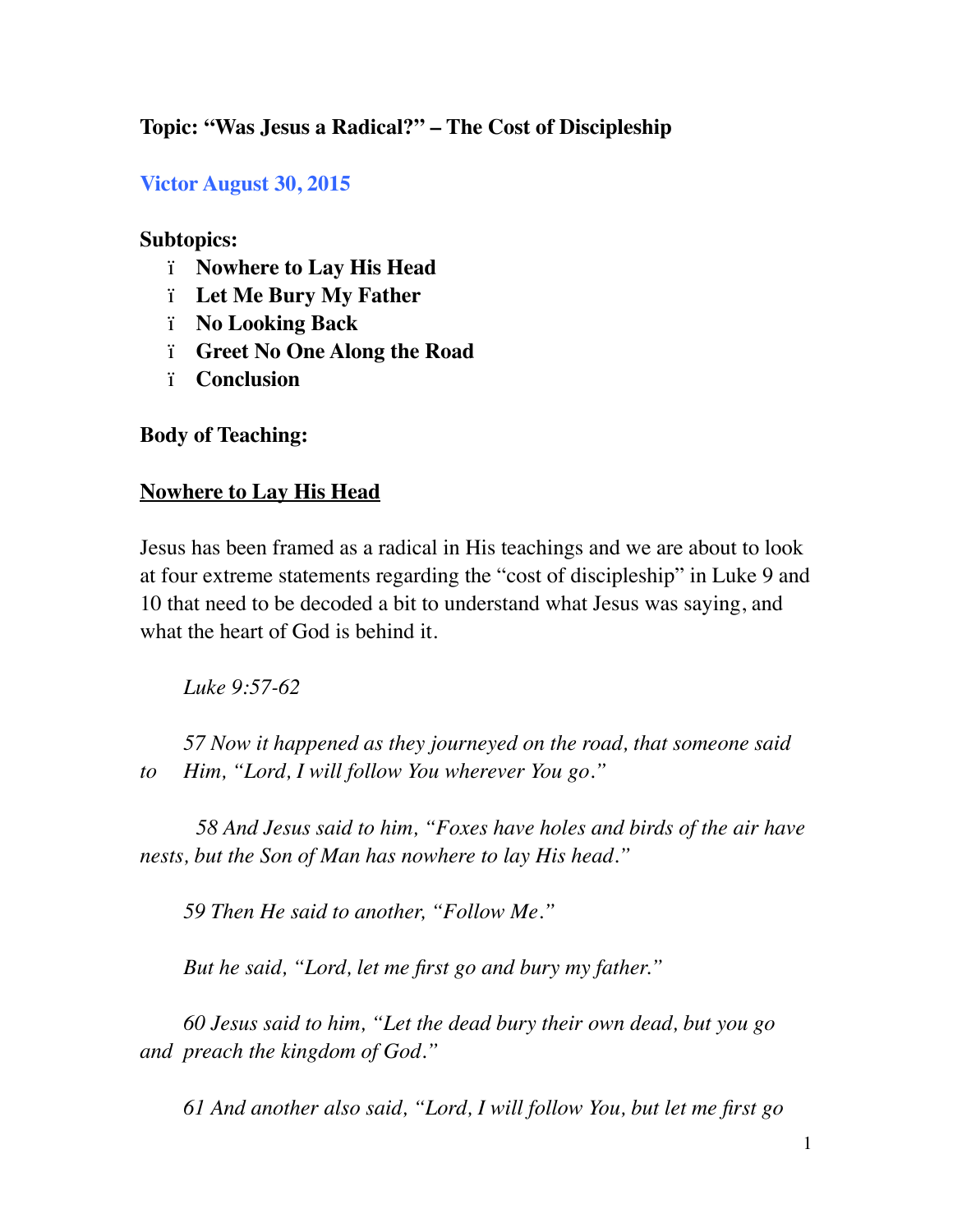*and bid them farewell who are at my house."*

*62 But Jesus said to him, "No one, having put his hand to the plow, and looking back, is fit for the kingdom of God."*

The context of this passage, if we read the whole of Luke 9, shows Jesus heading toward Jerusalem for His crucifixion and on His way there, He comes across these three men.

Luke 9:51 reads:

*Luke 9:51* 

*51 Now it came to pass, when the time had come for Him to be received up, that He steadfastly set His face to go to Jerusalem,*

So in the context of these three conversations, we understand Jesus is steadfast in His heart and mind, heading toward Jerusalem where He knows He will give His life for the sins of mankind. Jesus knew, on His way that day, that this was the last stretch of road before His impending death. The death He had known about for the past thirty three years. This was the reason He had been sent to Earth. To fulfill His Father's will of death on the cross as a human sacrifice, for these very men He encounters on the road.

It's no wonder His tone is intense and His message is simply "Follow Me." It's almost as if Jesus is counting the steps and stops before the cross, calling out the importance of responding quickly to the call of the Master, as He was literally doing.

With this understanding, we reread the passage which begins with a man approaching Jesus, offering to follow Him wherever He goes.

*Luke 9:57-58* 

*<sup>57</sup>Now it happened as they journeyed on the road, that someone said to*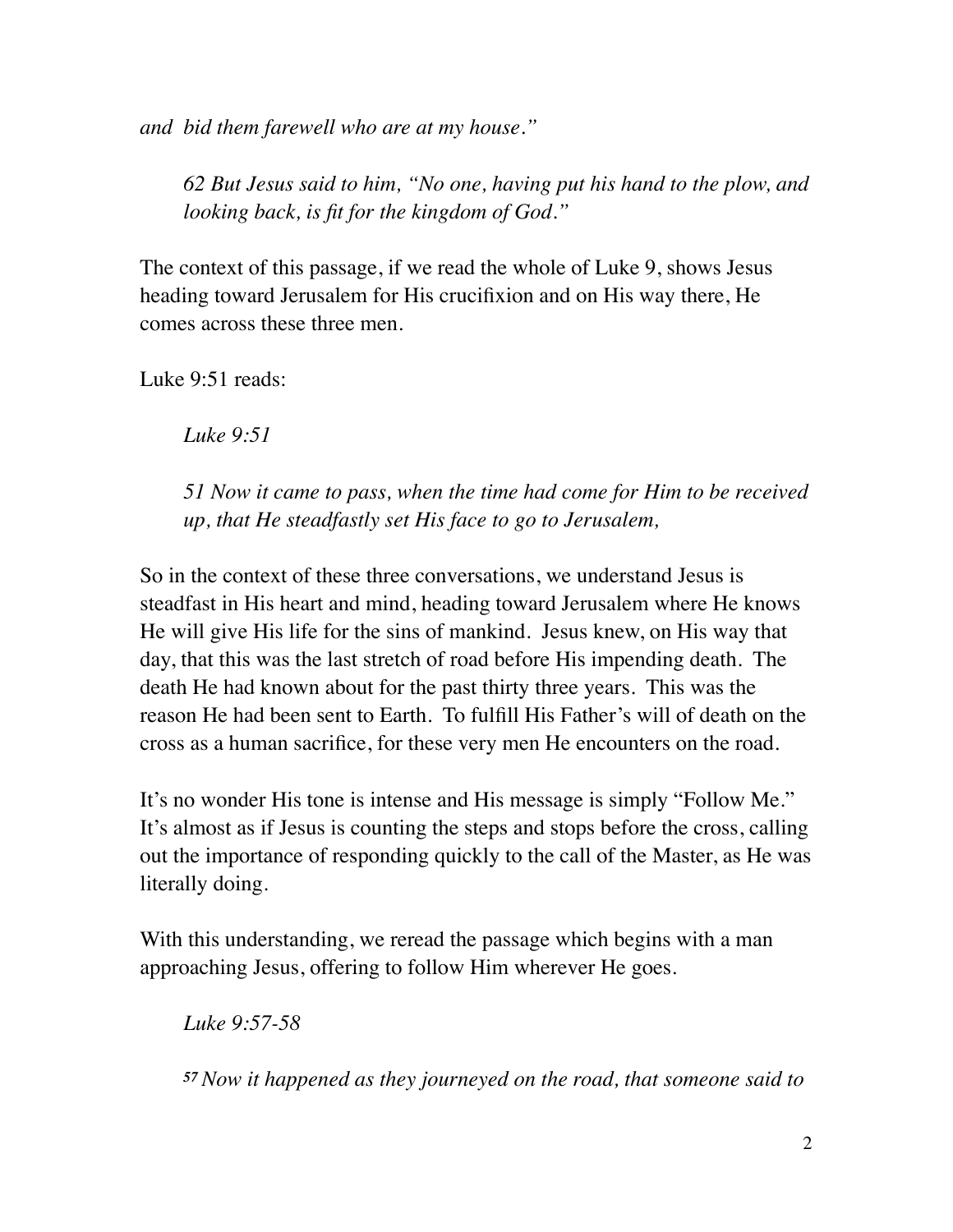*Him, "Lord, I will follow You wherever You go."*

*<sup>58</sup> And Jesus said to him, "Foxes have holes and birds of the air have nests, but the Son of Man has nowhere to lay His head."*

One reading this may think, "Wow! What a kind offer this man is making to Jesus, and at such a good time too. What faith this man is professing in Jesus! Jesus must have been so encouraged!"

But Jesus responded much to the contrary. Jesus actually turned down this man's offer, in essence saying, "I don't have what it would take to support you. Even animals have a place to sleep, but at this point, I cannot even guarantee that."

How intense was Jesus' reply and so direct! Knowing Jesus could see men's hearts and discern their motives, and that Jesus' time was of essence, Jesus cut to the chase and released this man from his open-ended offer of lifelong service.

Jesus knew what He was about to do, how difficult it would be to follow Him at that time and that only those truly called of the Father would have grace to "do the ministry" and follow Him.

Look at Peter a few chapters ahead (Luke 22:54-62), one who had walked with Jesus and was considered not only His disciple, but His friend. And Peter himself denied Jesus three times at the cross.

No, Jesus was discerning this man's heart. Almost as if to say, "I have no pillow for you. This ministry calling is not for you. Keep doing what you are doing."

In the Byzantine culture, "a pillow" represents a comfortable place to stay, eat and dwell. Jesus knew He could not make that promise to this man. Jesus was on the move, trusting His Father for everything. Even a rock to be used for a pillow if need be.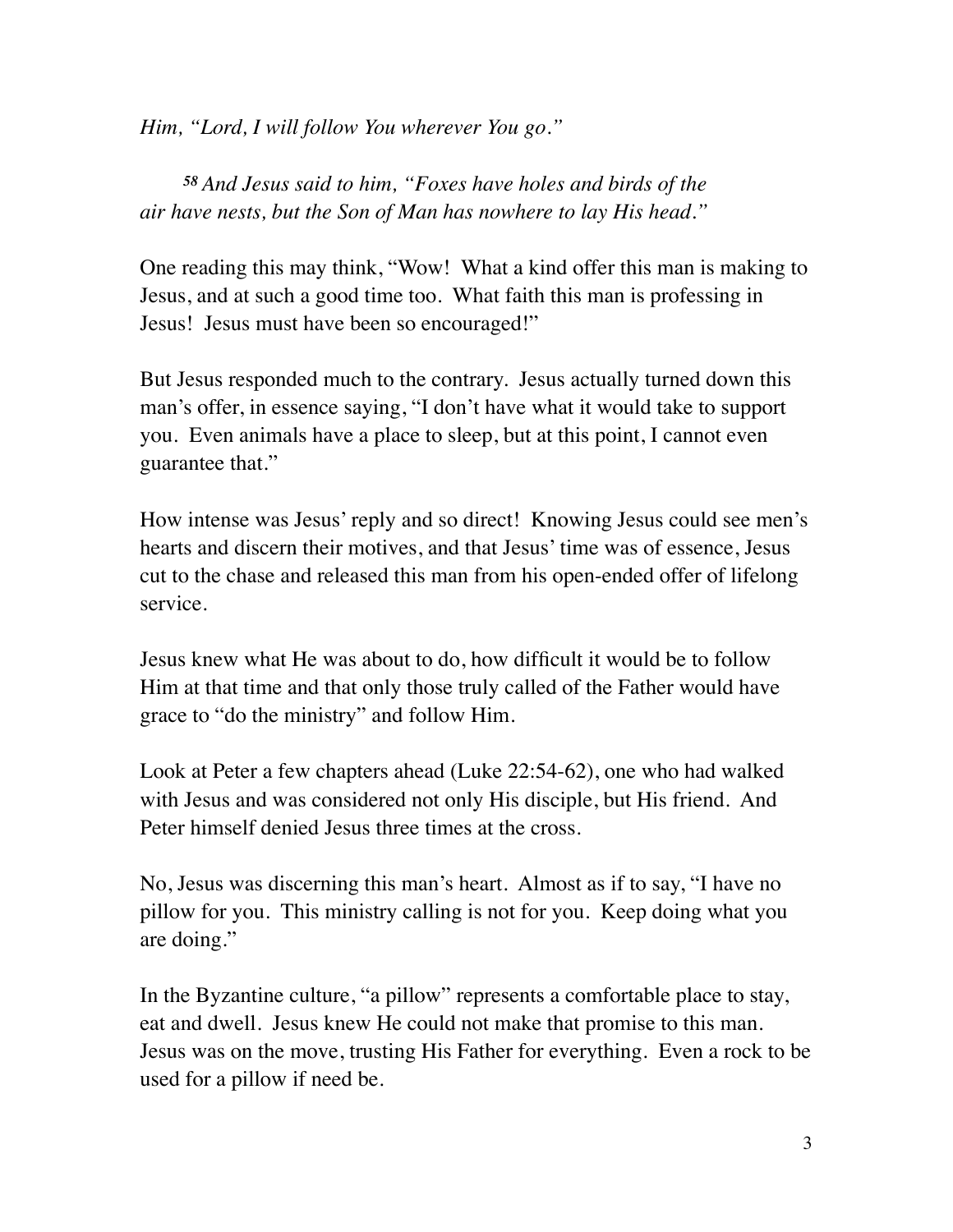This man may have seen Jesus feeding the thousands in the days before and considered Jesus to be a provider of employment.

But Jesus had no time to discuss benefits of employment on His path that day and was simply saying, "I don't even know where I am going to sleep tonight. Sorry man."

The Message Bible puts it this way:

*Luke 9:57-58a (MSG)*

*57 On the road someone asked if he could go along. "I'll go with you, wherever," he said.*

*58 Jesus was curt: "Are you ready to rough it? We're not staying in the best inns, you know."*

It does seem strange then for Jesus to turn to another man along the path and command him to "Follow Me" after denying the first man that option. But again, Jesus was now testing this second man's heart.

Let's look at the second man's response below.

# **Let Me Bury My Father**

*Luke 9:59-60* 

*59 Then He said to another, "Follow Me."*

*But he said, "Lord, let me first go and bury my father."*

*60 Jesus said to him, "Let the dead bury their own dead, but you go and preach the kingdom of God."*

Many have criticized Jesus for such a radical statement. What could be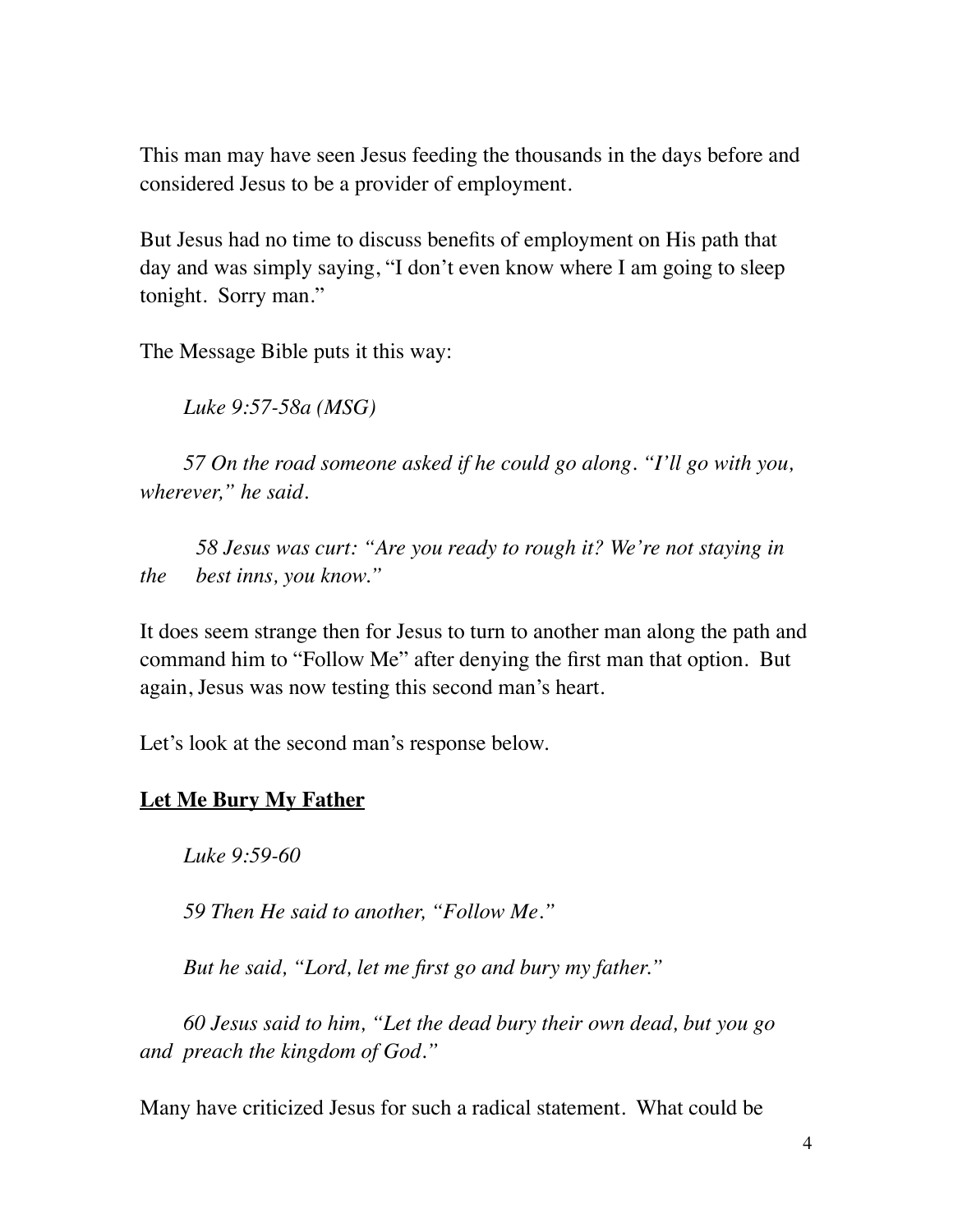wrong with allowing this poor man to bury his father and finish the funeral services before coming to follow Jesus? Others have described Jesus as uncompassionate toward this man and inconsiderate toward his family obligations. Others have seen Jesus as disrespectful toward the culture of that time.

This passage can be better understood by examining the Byzantine culture of that day and various scriptures around it.

In that time period, there was a saying fathers would use to try and persuade their sons to stick around and help them take care of their families. To a son who wanted to spread his wings and forge his own path in life, a father would say, "Bury me first and then you can go fulfill your dreams."

Now, this father obviously would not be dead at the time this statement was made, and this father was not asking his son to kill him either! What this father was saying was simply this: "Wait until I am gone and then you can be free to go on your way."

But many times, in this culture, that would not happen. Once the father was dead and gone, or even sick or disabled, the oldest son (or an older responsible child in the family) would have to pick up the responsibilities from the father's lack or absence. This would include providing education to all the younger siblings, making sure they were able to marry, paying for their weddings, etc. Many times, after fulfilling these paternal duties, this child would not be able to find the opportunity or time to fulfill his own dreams.

So what was Jesus meaning when He said: "Let the dead bury their own dead"?

Another point to bring up in this section of the study was the Byzantine's preoccupation with death, then and in many ways, still today.

Because of the many wars, rampant diseases and infant mortalities, there were burial services being conducted every single day.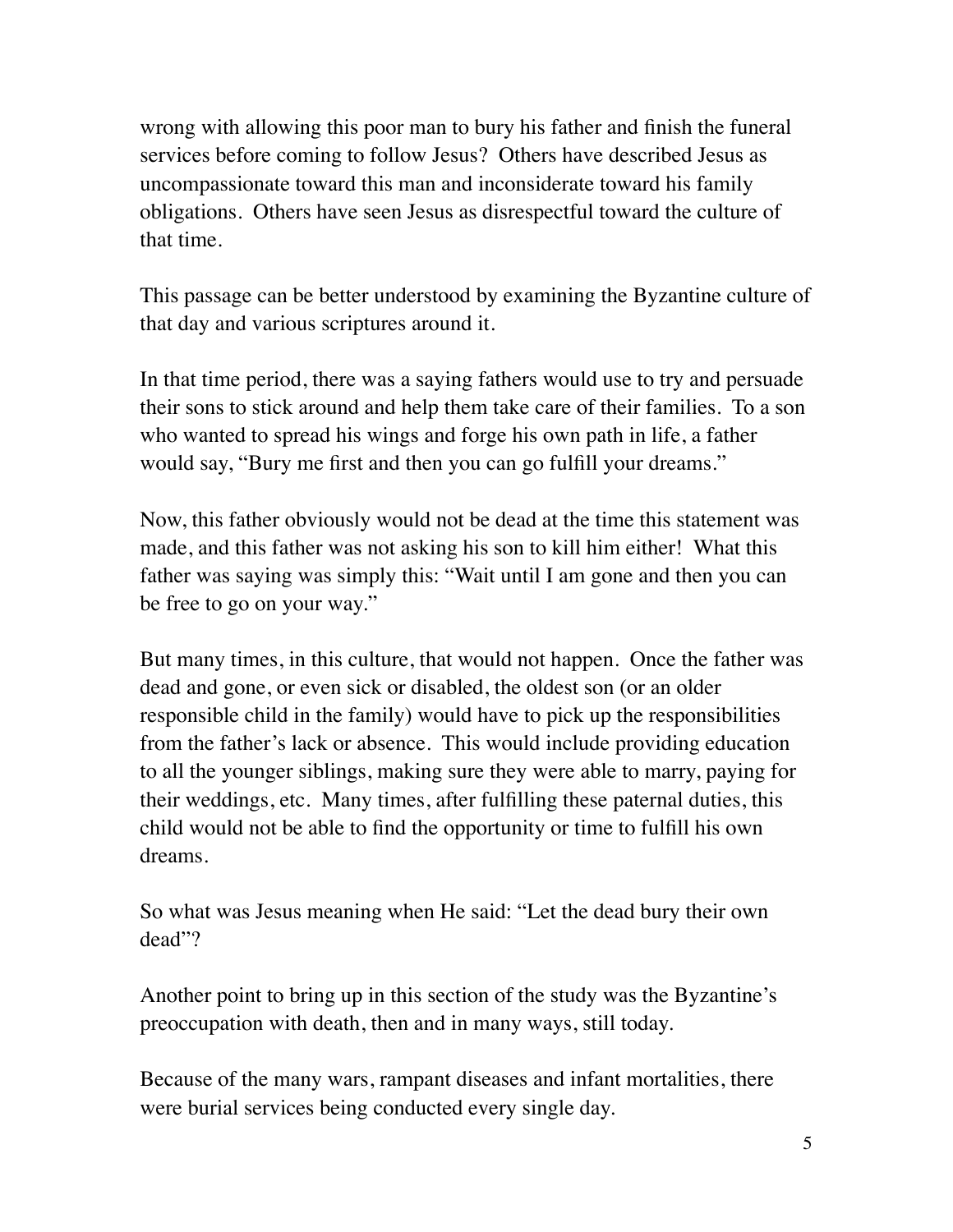In the Byzantine culture, when somebody in the family or neighborhood would die, people in that community would come and visit the family for three full days. The body would be buried within three hours, but the funeral proceedings would go on for three days.

Because of the intense heat, the absence of mummification processes and because it was socially considered disrespectful to display a dead body for viewing, the dead person was buried quickly.

On the way to the burial site, the dead body would be carried in a coffin on the shoulders of neighborhood men, family and friends.

In Islam, it is actually counted a good deed to carry the coffin, so when a burial procession passed by, men from each neighborhood would volunteer to carry it.

With daily funerals, daily processionals and daily wakes, people became preoccupied with death.

And the wake observances did not stop after the initial three days. Forty days after the person passed away, the family of that deceased person would host an anniversary and open their homes once again to remember their loved one. There would be food, visitation time and a trip to the gravesite. Some family and friends would offer sacrifices or unsweetened cookies or give to the poor. All of these good deeds would be in an act of intercession for the deceased person's soul.

Then, every year after that forty-day anniversary, the family would again host an annual wake observance and the same rituals would be repeated.

*Jeremiah 9:17-18* 

*<sup>17</sup> Thus says the Lord of hosts: "Consider and call for the mourning women,*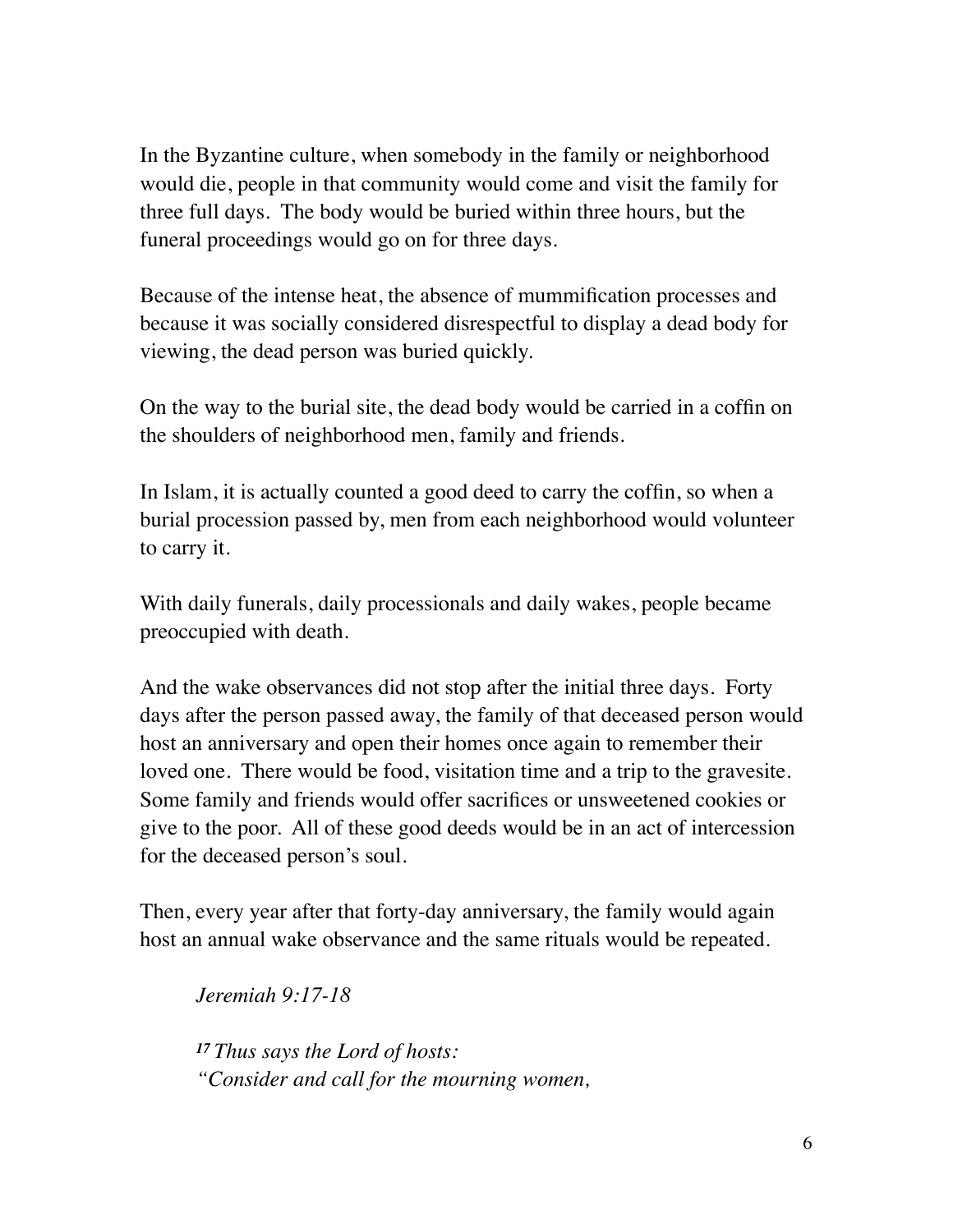*That they may come; And send for skillful wailing women, That they may come. <sup>18</sup> Let them make haste And take up a wailing for us, That our eyes may run with tears, And our eyelids gush with water.*

In the Byzantine culture and in certain villages still today, in mourning for a deceased relative -- especially for a husband or male child -- women wailers will come, cry and scream to "comfort" the family and join what they would call "the wailing party."

The wailers are women who are hired to attend the funeral. They come and sit with the women, chanting certain words that increase the sorrow of the people, encouraging them to cry and scream more. They even have certain music they play to increase the wailing, pain and sorrow. It is a very sad scene.

Today in the newspaper, there are "Death or Wailing Pages" that are dedicated to honoring the deceased family or friend. So those who were not able to attend the funeral observances could write an ad and pay their condolences that way.

It's very interesting the words ."we pay condolences" are interpreted "we wail or cry with you." So really, there is no real hope or comfort offered in these rituals. They just seem to increase the pain! (IN ARABIC?)

Yes in Arabic , I'll type the Arabic words used in the whole book in Arabic text before formatting, Word doesn't type in Arabic, I will type it in Pages , copy it to Word

Today, in many countries, especially in Egypt, the government has appointed a Minister of Condolences. This Minister is most likely the village or town's mayor, and he goes around and visits the funeral homes, shaking hands,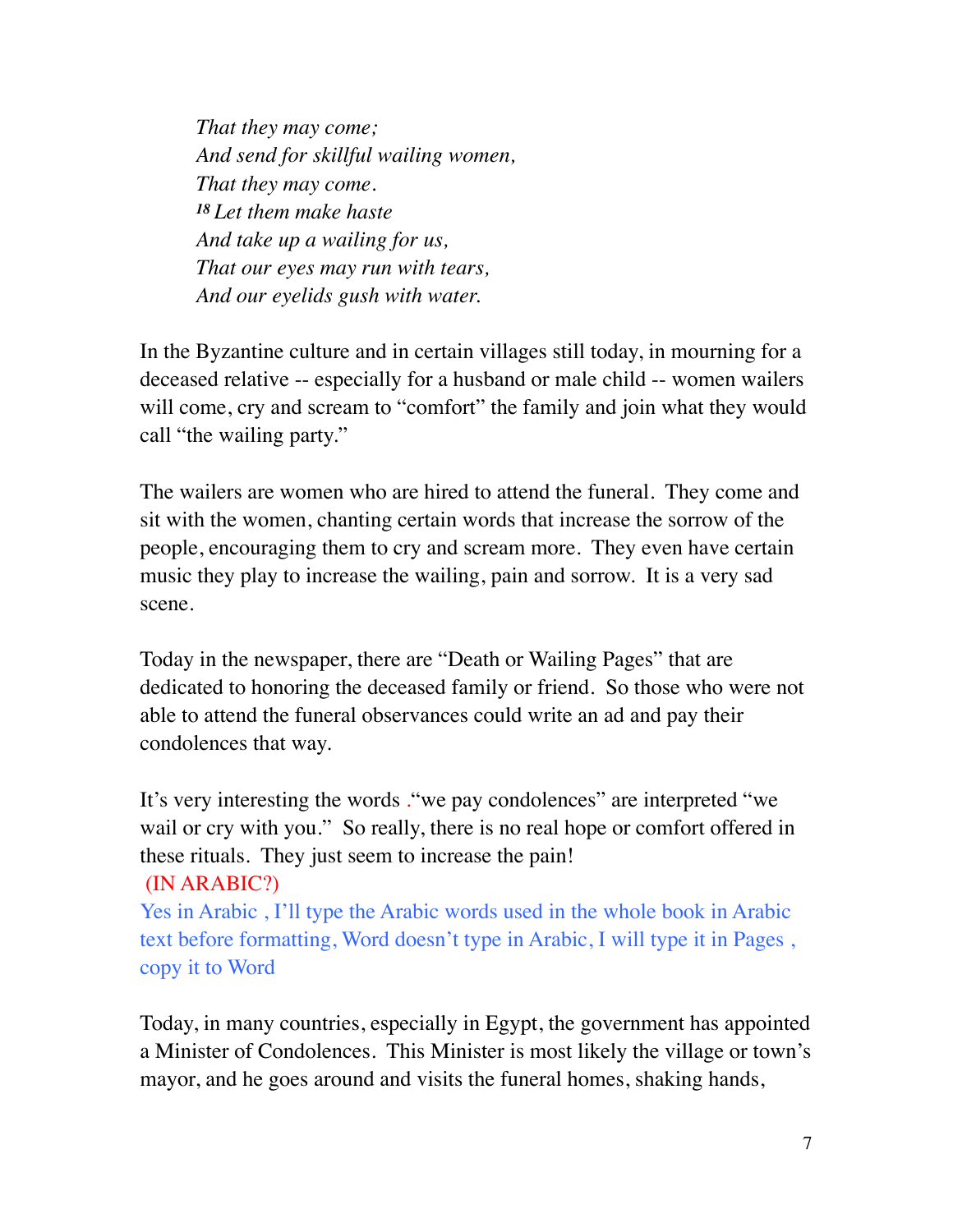staying for five or ten minutes to show that the government cares.

So it makes sense that Jesus would say, "Let the dead bury their own dead."

Understanding the time and culture, we can hear Jesus saying: "If you want to stick around and bury your father, you will have to endure many more deaths in the meantime. Death will continue to be a daily observance and it will become a consuming thing."

Let's study a few more passages to help understand Jesus' intent even more.

In Matthew 19, we can see the call to follow Jesus is one that should not be taken lightly or without counting the cost.

*Matthew 19:29* 

*29 And everyone who has left houses or brothers or sisters or father or mother or wife or children or lands, for My name's sake, shall receive a hundredfold, and inherit eternal life.*

In this passage we see a priority set on following God's mandate above cultural mandates or family obligations.

In Genesis 12, we see God's direct call to Abram.

*Genesis 12:1-3* 

*12 Now the Lord had said to Abram:*

*"Get out of your country, From your family And from your father's house, To a land that I will show you. 2 I will make you a great nation; I will bless you And make your name great;*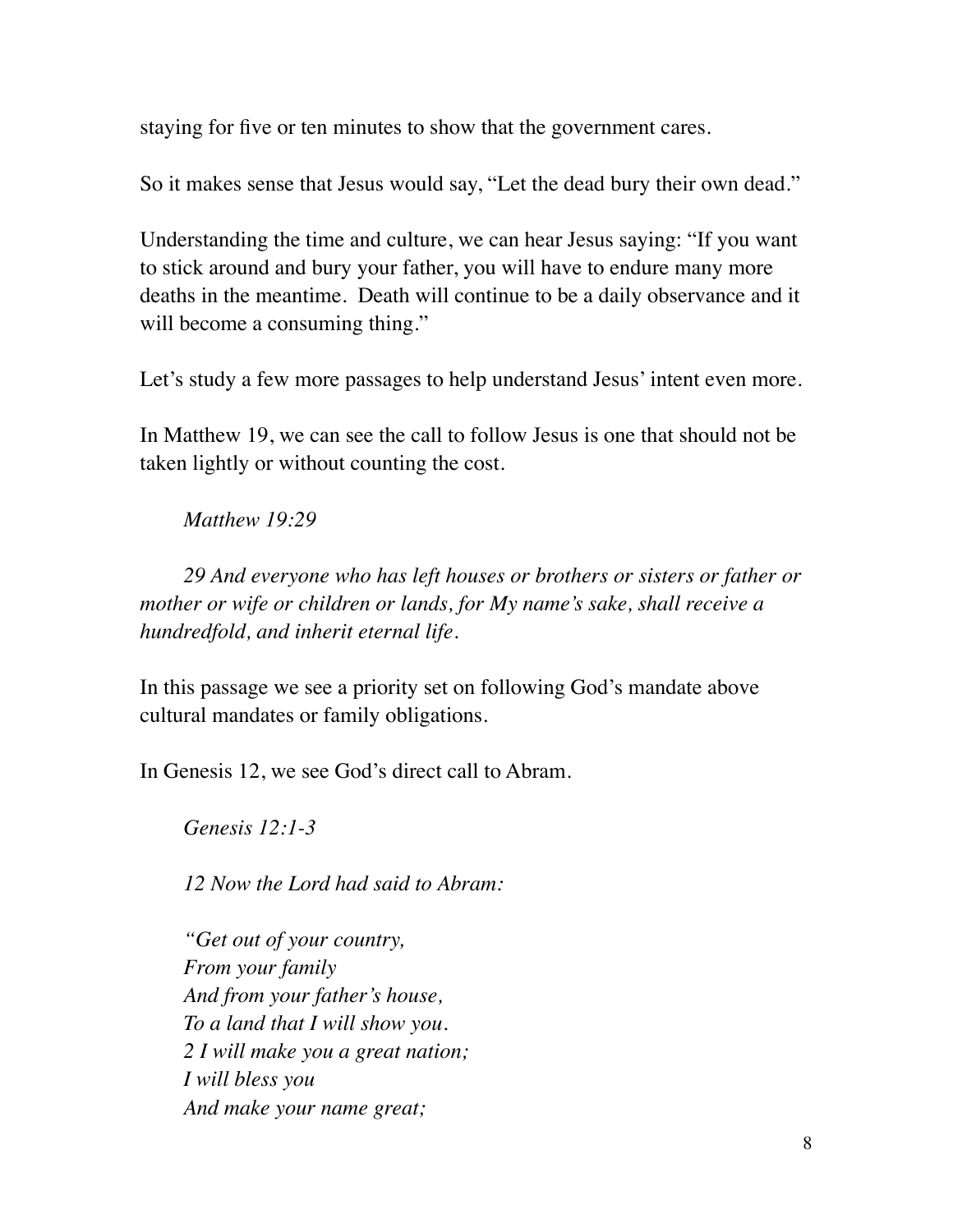*And you shall be a blessing. 3 I will bless those who bless you, And I will curse him who curses you; And in you all the families of the earth shall be blessed."*

Again, the mandate of God to Abram is severe and detailed. "Get out of your country, leave your family, and I will give you a new family that will become so great, they will call you a nation!"

So, in looking at just these two passages above, they seem to confirm Jesus' extreme responses in Luke 9.

But then we read 1 Timothy 5:

*1 Timothy 5:8* 

*8 But if anyone does not provide for his own, and especially for those of his household, he has denied the faith and is worse than an unbeliever.*

So here in 1 Timothy 5:8, God *is* telling us to provide for our own families and it appears God is in agreement with the Byzantine culture by telling us we actually do have a holy responsibility to take care of our own!

What?

Is there a contradiction here?

Are we even talking about the same faith?

We read Jesus' command in Luke 9:59 where Jesus tells a young man to follow him and forget about burying his father. Then we see in Matthew 19 an actual blessing of a hundredfold measure when one does leave his family to follow Christ. Then we read about Abram's personal call in Genesis 12 to specifically leave his father's house and get out of the country to follow God to a land he doesn't even know about yet!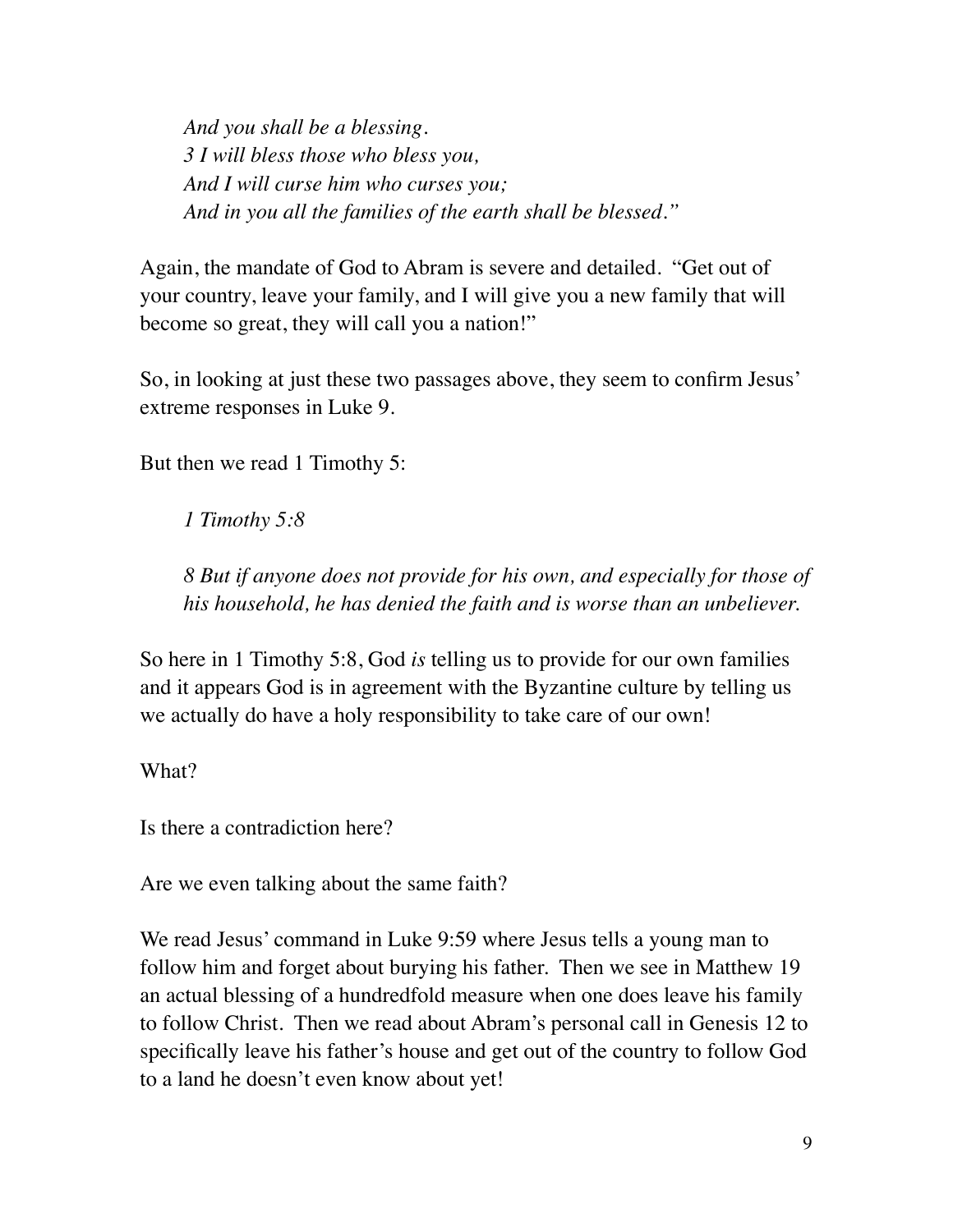What is God really saying to us through all these Old and New Testament passages?

Titus 1:2 and Hebrews 6:18 tell us that God cannot lie so let's piece together these passages to find the truth of God's heart.

Let's read Luke 9:59-60 again in the Message Bible.

*Luke 9:59-60 (MSG)*

*Jesus said to another, "Follow me."*

*59 He said, "Certainly, but first excuse me for a couple of days, please. I have to make arrangements for my father's funeral."*

*60 Jesus refused. "First things first. Your business is life, not death. And life is urgent: Announce God's kingdom!"*

We see here, in the Message Bible, Jesus is not asking this young man to divorce his family, deny his earthly responsibilities and hide out in a cave. Jesus was uncovering this man's heart and priorities amidst his earthly responsibilities.

Jesus was emphasizing the cost of being a disciple. He was testing this young man's heart to follow His Heavenly Father's call over his earthly father's call. Jesus was speaking of a mandate to pursue life, not death. To seize the day. To fulfill God's call without question. Just as He was doing, on His way to Jerusalem to offer His life.

Jesus was encouraging this young man to ask His Heavenly Father for help to understand his earthly family obligations, while fulfilling the call of His kingdom family.

Only with God's help can we fulfill both anyway, but we always have a choice.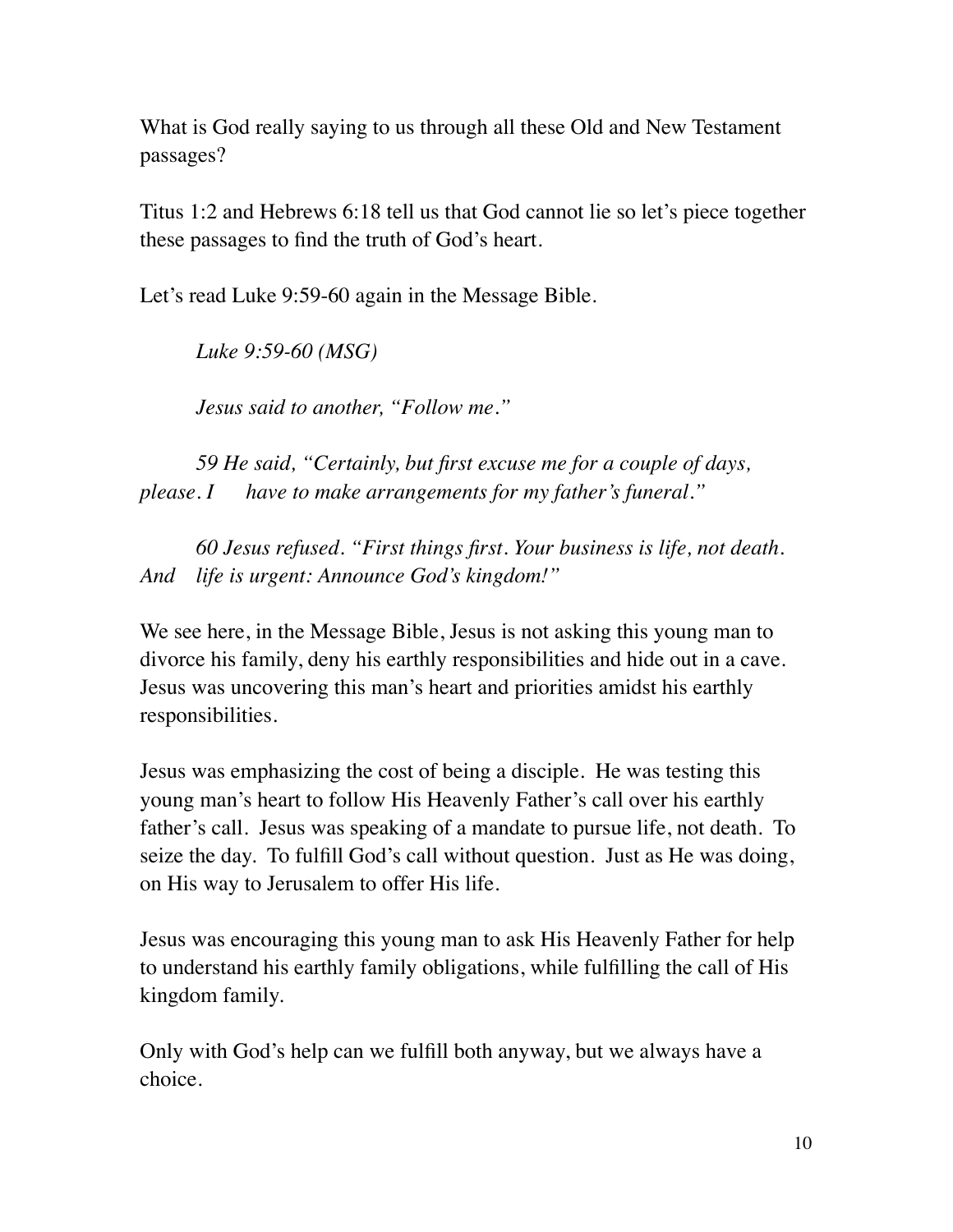Whose voice will influence us the most?

The voice of tradition, culture, our family or God?

# **No Looking Back**

The third man that Jesus meets that day extends the same offer as the first. And Jesus responds similarly.

*Luke 9:61-62* 

*61 And another also said, "Lord, I will follow You, but let me first go and bid them farewell who are at my house."*

*62 But Jesus said to him, "No one, having put his hand to the plow, and looking back, is fit for the kingdom of God."*

This third man actually set stipulations on his offer up front. It doesn't seem that he overheard Jesus' conversations with the first two, does it?

Now, one could think again, "Jesus, why are you being so extreme?"

But Jesus was saying more in His response than what it appears. Again let's look at the Byzantine culture to gain more understanding.

A simple goodbye in the Byzantine culture was anything but simple.

A goodbye could entail a farewell party where relatives, friends and neighbors would come, say their goodbyes and send him off. There would be food, drinks, music and dancing. This farewell party could last up to three days. In that time span there would be much opportunity toward unsolicited advice and investigative questioning. The community would want to know where this young man was going, who with, what he would be doing there and if he would be making adequate wages.

Many would discourage him from leaving his family, as in that culture, boys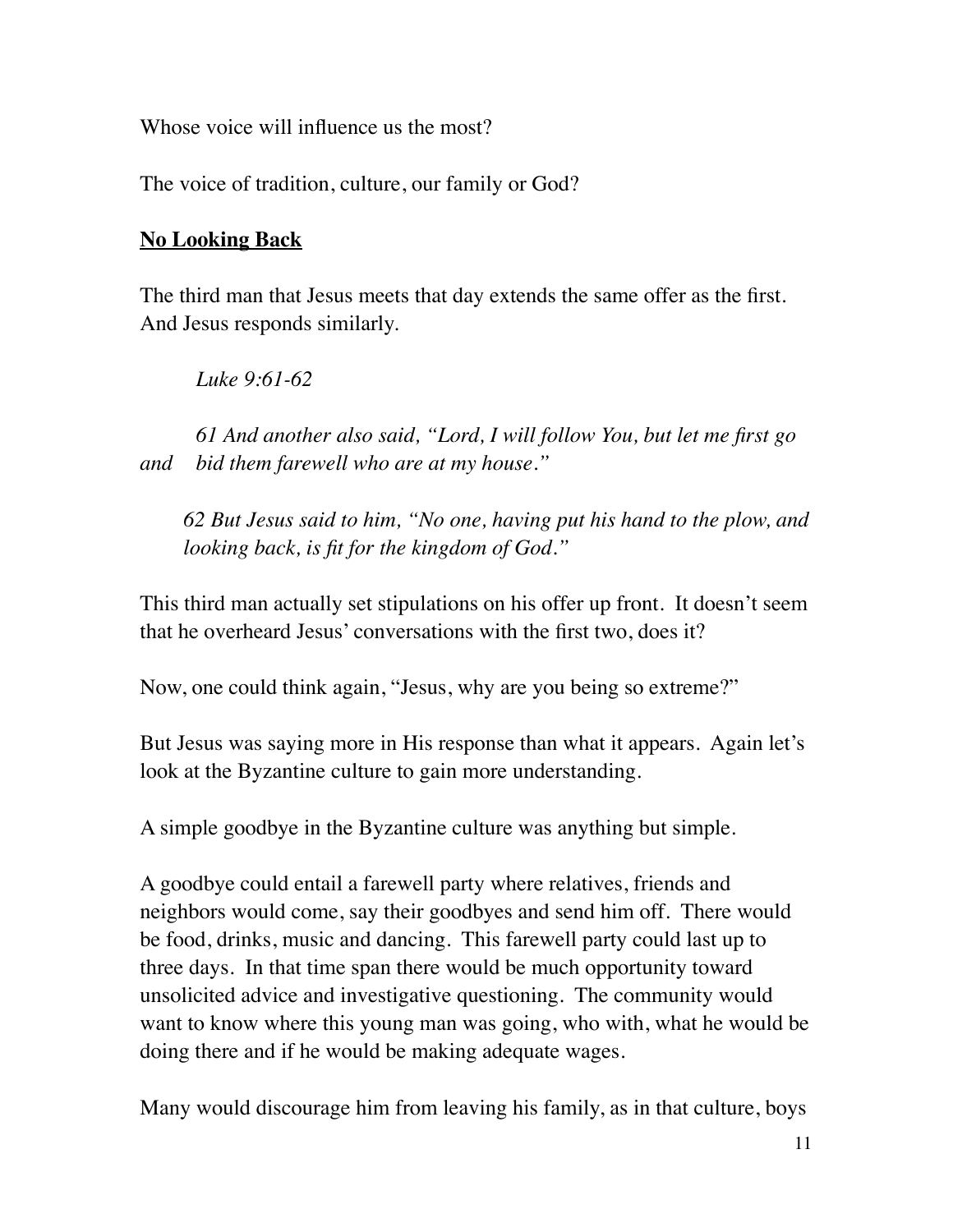were especially needed for support in case the father passed away or became ill. Shame would be placed on this young man in attempt to influence him to stay home. Cultural and religious reasons would be offered and this young man would be severely tempted to change his mind and not leave.

With that cultural understanding and the intensity of Jesus' own mission, it is easy to see why He responded in that direct and intense tone, almost as if to say, "No farewell parties allowed. If you are going to follow Me, do it now, this is your chance. Don't look back."

#### **Greet No One Along the Road**

After speaking to the three men in Luke 9 about counting the cost of discipleship, Jesus continued to speak to His disciples in the next chapter, telling them how they should fulfill that call, once accepted.

Let's look at Jesus' further instructions in Luke 10:2-4:

*Luke 10:2-4* 

*2 Then He said to them, "The harvest truly is great, but the laborers are few; therefore pray the Lord of the harvest to send out laborers into His harvest. 3 Go your way; behold, I send you out as lambs among wolves. 4 Carry neither money bag, knapsack, nor sandals; and greet no one along the road.*

Now, was Jesus radical and rude in this statement as well? Was He really saying to "greet no one along the road"?

No. In the Byzantine culture, we can see what Jesus really meant. The word "greet" should be translated from the Arabic word "salaam" or the Hebrew word "shalom" -- which both mean "peace be to you" -- and comes from the root word "salema" which means "to surrender." Jesus is saying Do not greet , is do not Surrender of submit yourself (IS THIS CORRECT – SALAAM AND SHALOM COME FROM SALEMA?)

actually the root is "salema" where many meanings merge, such as salam,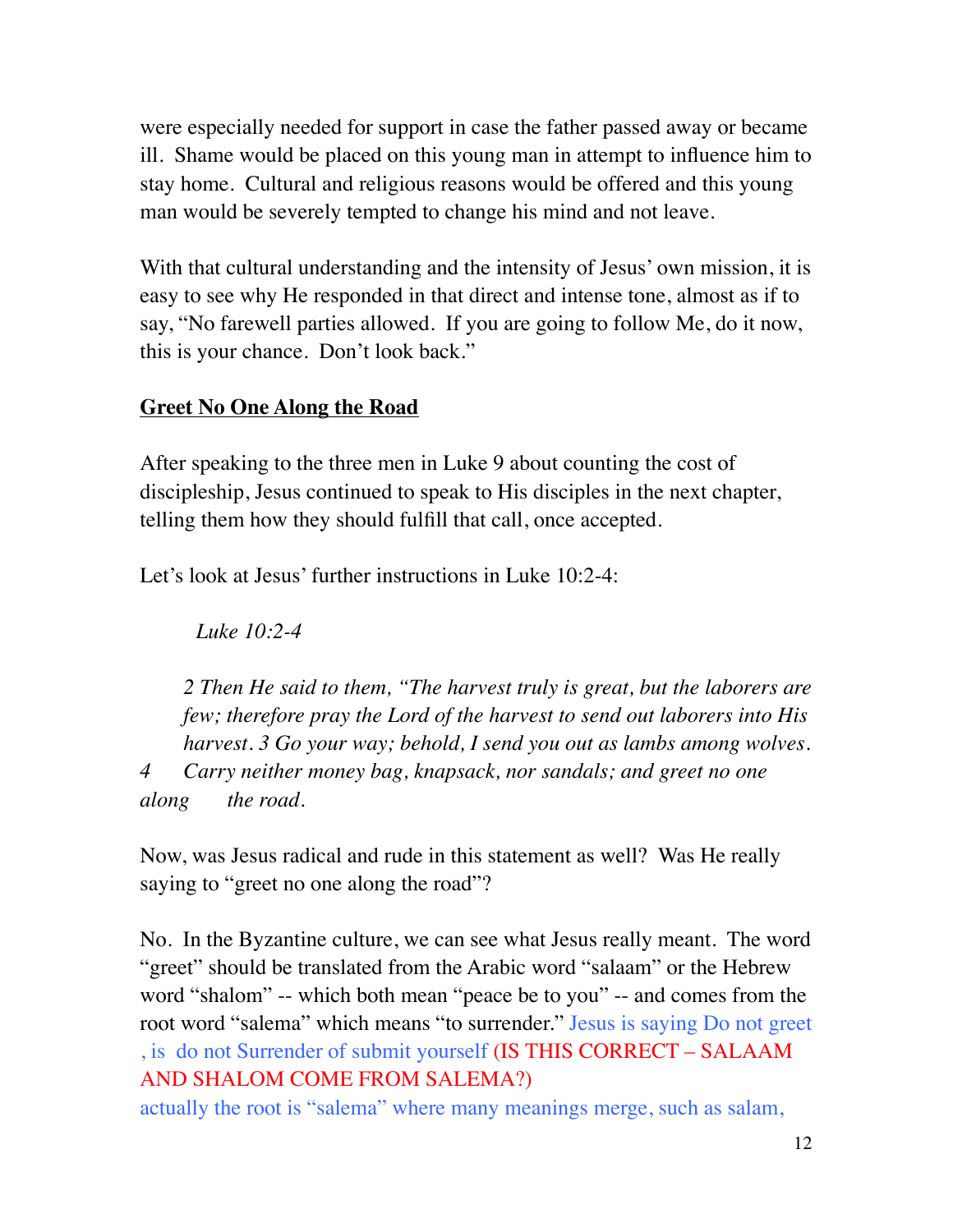#### meaning peace, I'll type the Arabic text in Arabic

So, if we read this passage translated accurately from the root word for "greet" in the Arabic language, we can see to "surrender, or submit" oneself is much different than simply greeting someone along the road.

In the Byzantine culture, greetings along the road can get quite lengthy and time consuming, just like the farewell parties.

To paint the picture, when a man would meet a friend along the road, first they would say "Salaam" in Arabic or "Shalom" in Hebrew and then they would hug and kiss each other on the cheeks. They would exchange conversation about each other's families and any new community news. This local friend would feel obligated, according to culture, to invite his friend into his home and continue the fellowship time.

If the traveler accepted that request, he would in essence, be "surrendering" himself to his host. The now host would be obligated according to culture to have his wife or mother put a meal together (which could take hours as the meal would most likely be made from scratch) and then if it would get dark outside, this host would be obligated to offer his home to the guest for an overnight stay. This street greet could actually become a multiple day stay at this host's home!

By reading Luke 10 in the Message Bible, it's easy to see what God is saying through Jesus' words to His disciples.

*Luke 10:2-4 (MSG)*

*1-2 Later the Master selected seventy and sent them ahead of him in pairs to every town and place where he intended to go. He gave them this charge:*

*"What a huge harvest! And how few the harvest hands. So on your knees; ask the God of the Harvest to send harvest hands.*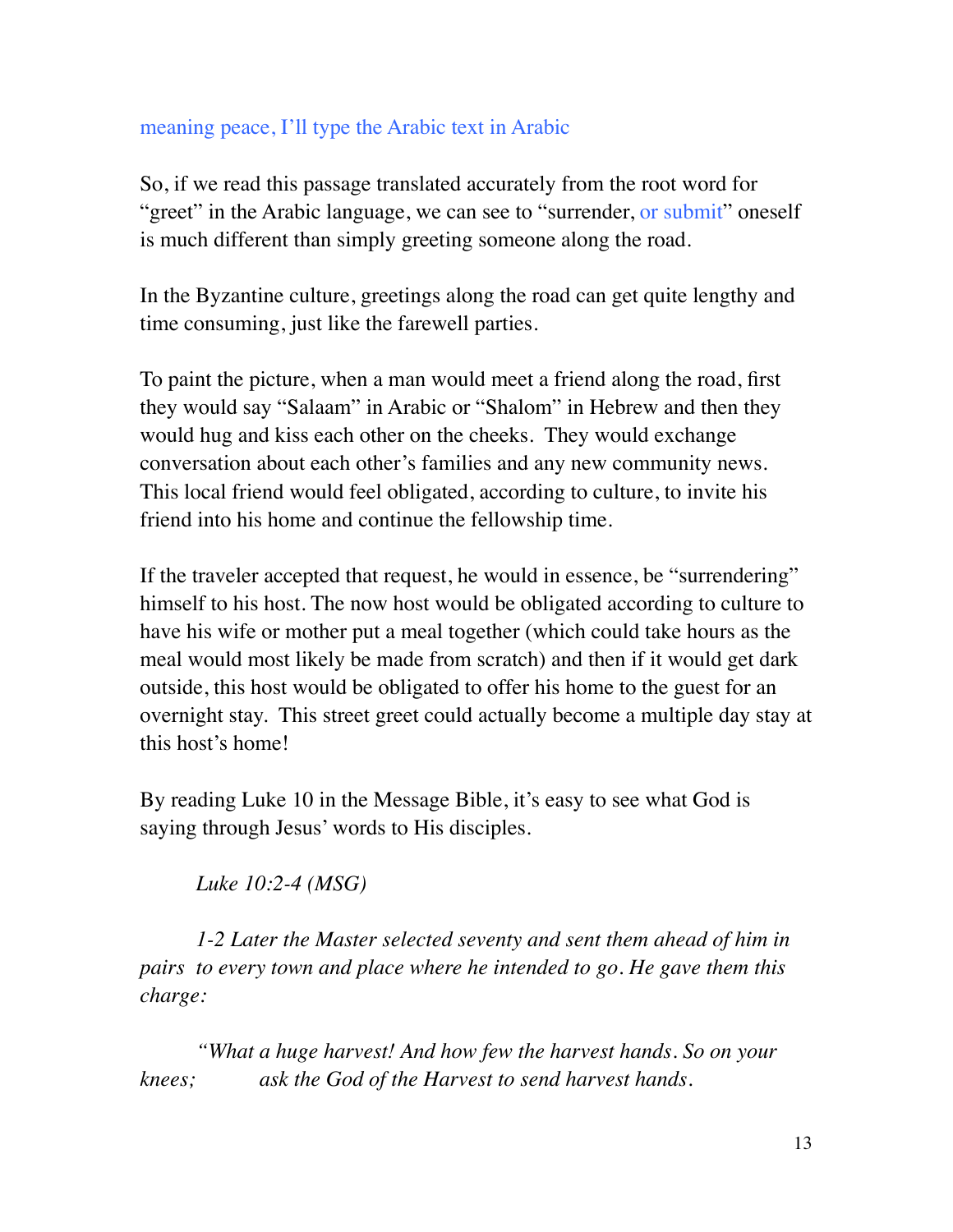*3 "On your way! But be careful—this is hazardous work. You're like lambs in a wolf pack.*

*4 "Travel light. Comb and toothbrush and no extra luggage.*

*"Don't loiter and make small talk with everyone you meet along the way.*

Here we read Jesus saying, when God calls you to a ministry, job or other obligation, set your face toward that goal and let no one distract you. Use common courtesy and be polite but don't let good manners and political correctness distract you from your God-given goal or destination.

Here are some examples from the Old and New Testament about not greeting anyone along the road.

In Genesis 24, we see Abraham sending his servant to find a wife for his son, Isaac. After the Lord led his servant to the house of Rebekah, Abraham's servant did not hesitate to be on his way, fulfilling his task successfully.

*Genesis 24:55-56* 

*55 But her brother and her mother said, "Let the young woman stay with us a few days, at least ten; after that she may go."*

*56 And he said to them, "Do not hinder me, since the Lord has prospered my way; send me away so that I may go to my master."*

In Judges 19-21, the story is not as pleasant.

*Judges 19:1-4* 

*19 And it came to pass in those days, when there was no king in Israel, that there was a certain Levite staying in the remote mountains of Ephraim. He took for himself a concubine from Bethlehem in Judah.*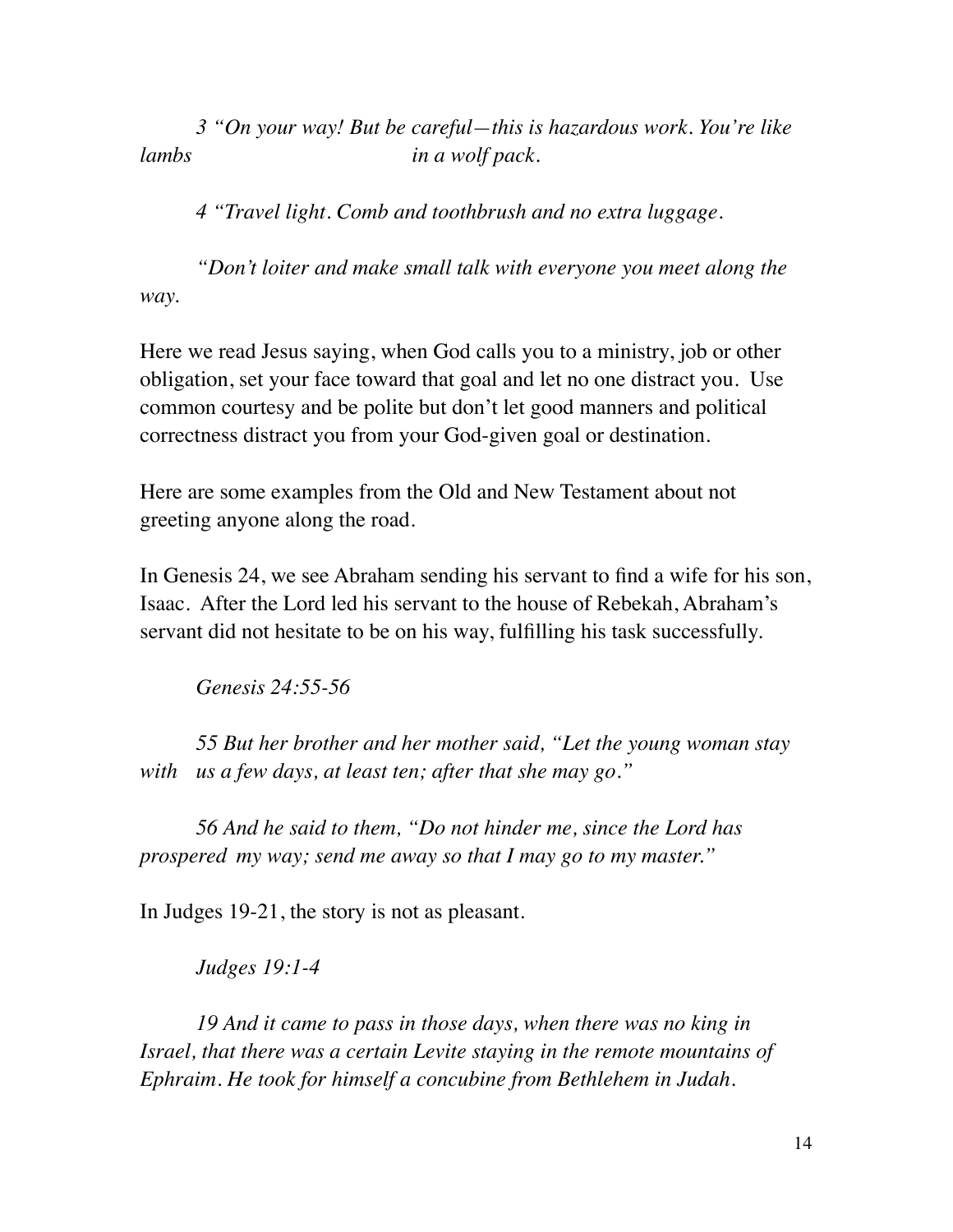*2 But his concubine played the harlot against him, and went away from him to her father's house at Bethlehem in Judah, and was there four whole months. 3 Then her husband arose and went after her, to speak kindly to her and bring her back, having his servant and a couple of donkeys with him. So she brought him into her father's house; and when the father of the young woman saw him, he was glad to meet him.* 

*4 Now his father-in-law, the young woman's father, detained him; and he stayed with him three days. So they ate and drank and lodged there.*

In this case, the Levite being detained by his father-in-law ended up costing the life of his wife and a civil war ensued between the tribes of Israel. You may want to read the whole story for yourself, but to warn you, it is not an easy read.

I Kings 13 tells another story of dire consequence. A prophet of the Lord was sent from Judah to Bethel to deliver a message to King Jeroboam. The Lord specifically told this prophet this:

 *1 Kings 13:9* 

*9 For so it was commanded me by the word of the Lord, saying, 'You shall not eat bread, nor drink water, nor return by the same way you came.'"*

On his way home, the prophet was able to turn down an invitation by King Jeroboam, but when an older prophet from Bethel came to meet this young prophet, he allowed himself to be detained.

 *1 Kings 13:11-19* 

*11 Now an old prophet dwelt in Bethel, and his sons came and told him all* the works that the man of God had done that *day in Bethel; they also told their father the words which he had spoken to the king. 12 And their father said to them, "Which way did he go?" For his sons had seen which way the man of God went who came from Judah.*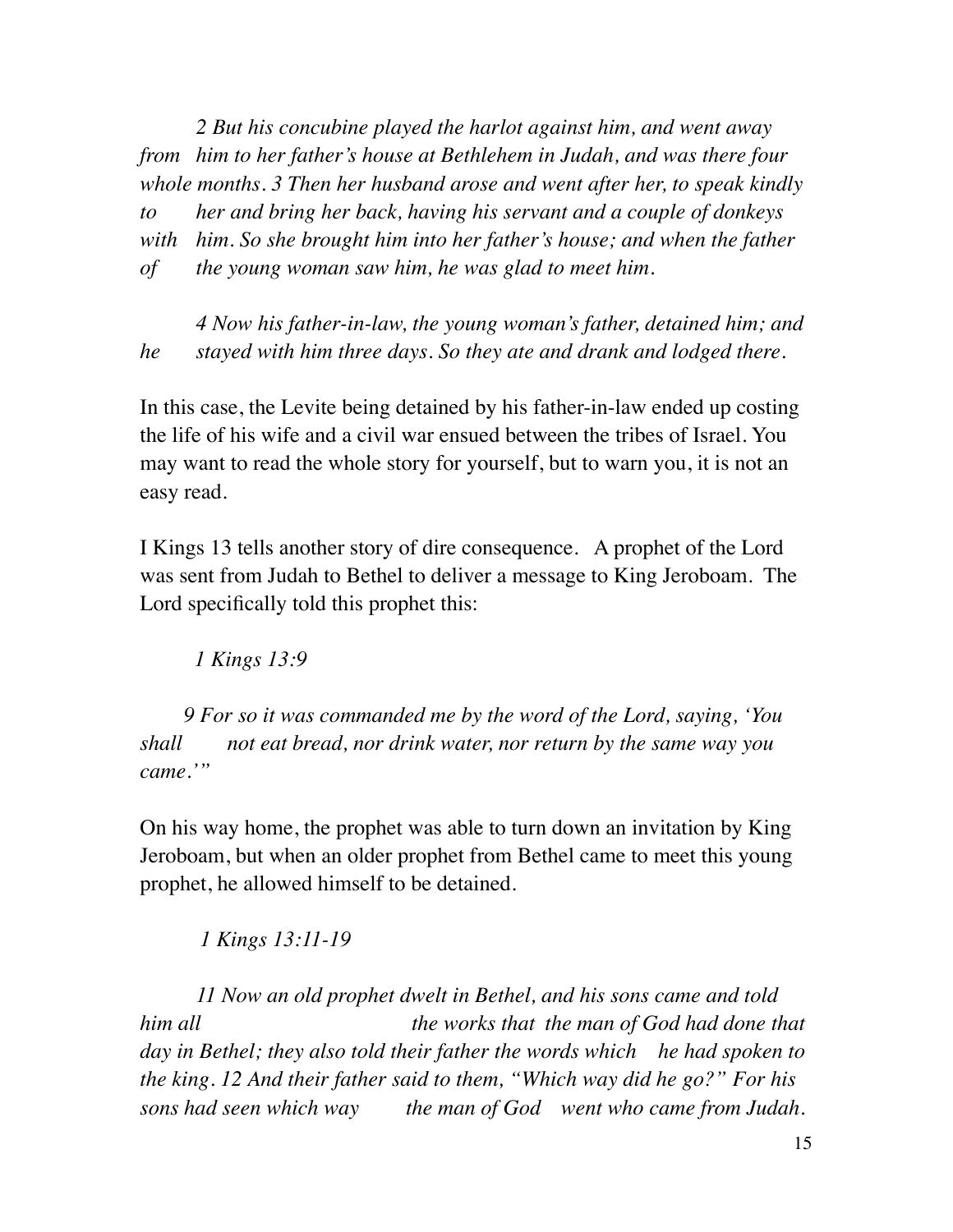*13 Then he said to his sons, "Saddle the donkey for me." So they saddled the donkey for him; and he rode on it, 14 and went after the man of God, and found him sitting under an oak. Then he said to him, "Are you the man of God who came from Judah?"*

 *And he said, "I am."*

 *15 Then he said to him, "Come home with me and eat bread."*

*16 And he said, "I cannot return with you nor go in with you; neither can I eat bread nor drink water with you in this place. 17 For I have been told by the word of the Lord, 'You shall not eat bread nor drink water there, nor return by going the way you came.'"*

*18 He said to him, "I too am a prophet as you are, and an angel spoke to me by the word of the Lord, saying, 'Bring him back with you to your house, that he may eat bread and drink water.'" (He was lying to him.)*

*19 So he went back with him, and ate bread in his house, and drank water.*

Now this accepted invitation actually resulted in the young prophet's death. He stood strong against the king's invitation but was deceived by the older prophet's.

#### *1 Kings 13:20-24*

*20 Now it happened, as they sat at the table, that the word of the Lord came to the prophet who had brought him back; 21 and he cried out to the man of God who came from Judah, saying, "Thus says the Lord: 'Because you have disobeyed the word of the Lord, and have not kept the commandment which the Lord your God commanded you, 22 but you came back, ate bread, and drank water in the place* of which the Lord said *to you, "Eat no bread and drink no water," your corpse shall not come to the tomb of your fathers.'"*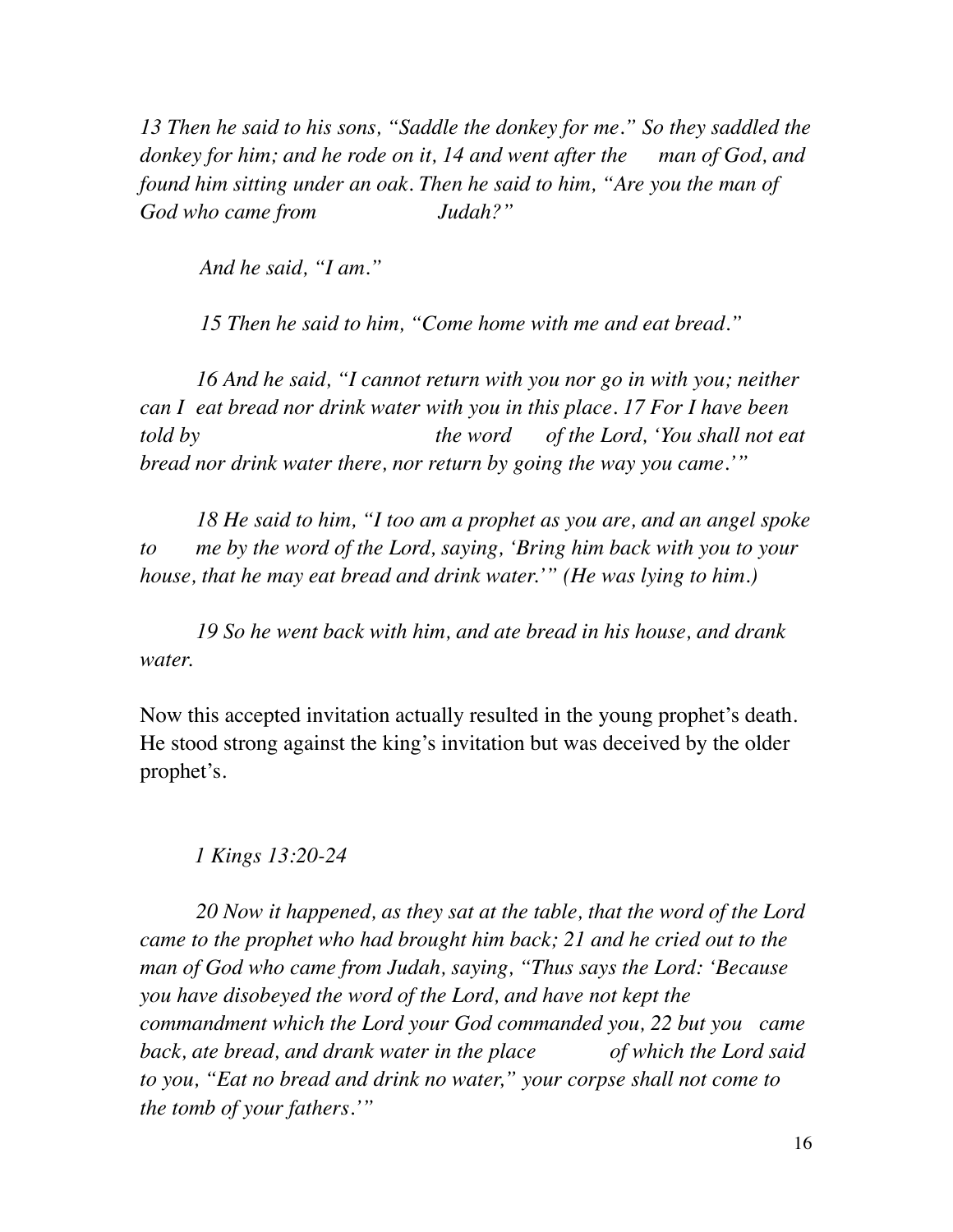*23 So it was, after he had eaten bread and after he had drunk, that he saddled the donkey for him, the prophet whom he had brought back. 24 When he was gone, a lion met him on the road and killed him. And his corpse was thrown on the road, and the donkey stood by it. The lion also stood by the corpse.*

Jesus is really the best example about this principle of obeying the Lord and staying focused on the mission at hand. In John 12, we find Jesus entering Jerusalem in a triumphal entry, on his way to the cross.

 *John 12:20-23* 

*20 Now there were certain Greeks among those who came up to worship at the feast. 21 Then they came to Philip, who was from Bethsaida of Galilee, and asked him, saying, "Sir, we wish to see Jesus."*

*22 Philip came and told Andrew, and in turn Andrew and Philip told Jesus.*

*23 But Jesus answered them, saying, "The hour has come that the Son of Man should be glorified.*

One would logically ask, "Why did Jesus refuse to meet with the Greeks? What would the Greeks have needed from Jesus?"

First of all, we can see that Jesus was starting to prepare for His crucifixion journey. He was sensing it was time for Him to accomplish what God had sent Him to do in the first place -- die on the cross for our sins -- that we might live through Him.

Paul offers a few more answers as well as to Jesus' invitation refusal.

*Acts 17:21*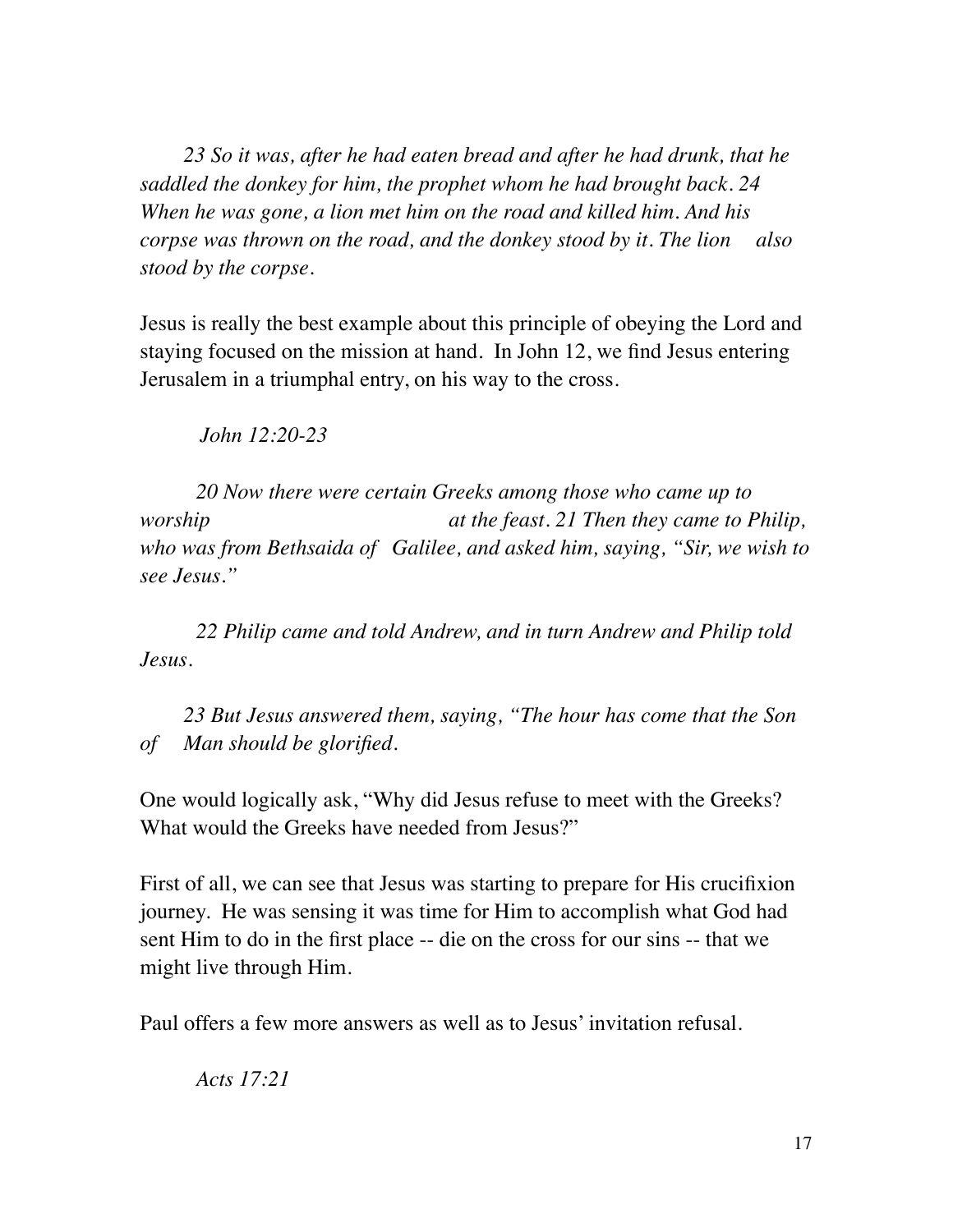*21 For all the Athenians and the foreigners who were there spent their time in nothing else but either to tell or to hear some new thing.*

*1 Corinthians 1:22* 

*22 For Jews request a sign, and Greeks seek after wisdom;*

Could it have been that Jesus knew these particular Greeks were not serious about what He needed to do, and He was on a serious mission and He could not be distracted?

When Jesus knew it was time to go to the cross, He "set His face" and would not be detained (Luke 9:51). He knew where He was headed. He was serious about redeeming mankind and paying for the sins of the world.

Jesus was surely invited to dine and fellowship in many families' homes as He made His way to Calvary. But having "set His face" He declined their invitations and may have upset many people, as this refusal went directly against the hospitality of the Byzantine culture.

There is a time to be friendly, and there is also a time when we cannot seek please everyone. Sometimes our lives truly do depend on it.

Jesus stayed focused, steadfast and would not allow distractions as He headed toward the cross.

In Luke 18 we hear the intensity of Jesus' mission toward the cross.

*Luke 18:31-33*

*31 Then He took the twelve aside and said to them, "Behold, we are going up to Jerusalem, and all things that are written by the prophets concerning the Son of Man will be accomplished. 32 For He will be delivered to the Gentiles and will be mocked and insulted and spit upon. 33 They will scourge Him and kill Him. And the third day He will rise again."*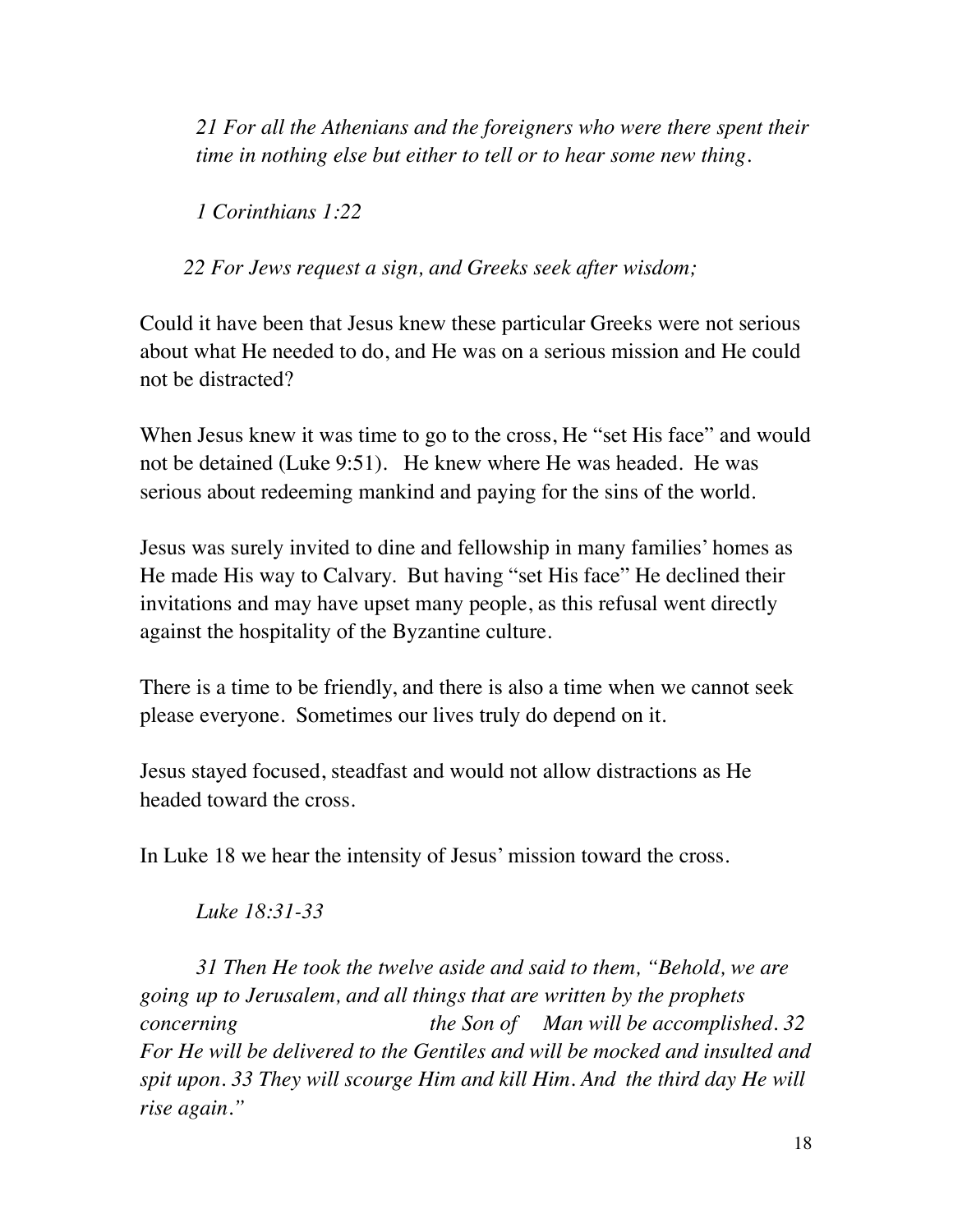# **Conclusion**

The lesson we can learn here from Luke 9 and 10's parables regarding the cost of discipleship is that we must listen to the Lord's voice above all else, so we don't get sidetracked, stuck in sin or find our lives in jeopardy.

God assures us that we can hear His voice in Isaiah 30:21.

*Isaiah 30:21* 

*21 Your ears shall hear a word behind you, saying, "This is the way, walk in it," Whenever you turn to the right hand Or whenever you turn to the left.*

God is extreme when it comes to life and death issues. We cannot serve two masters and through the study of this chapter, we can see that there is a price to pay to serve the Lord.

*Matthew 6:24* 

*24 "No one can serve two masters; for either he will hate the one and love the other, or else he will be loyal to the one and despise the other. You cannot serve God and mammon.*

In each of these four examples, Jesus is creatively and directly expressing the cost of discipleship and testing each heart to see who is ready to fulfill the call. The cross cost Jesus everything, and He continues to ask us today, "Will you too pick up your cross and follow Me?"

It may cost us everything, but we will gain everything.

*Luke 9:23-24* 

*23 Then He said to them all, "If anyone desires to come after Me, let*